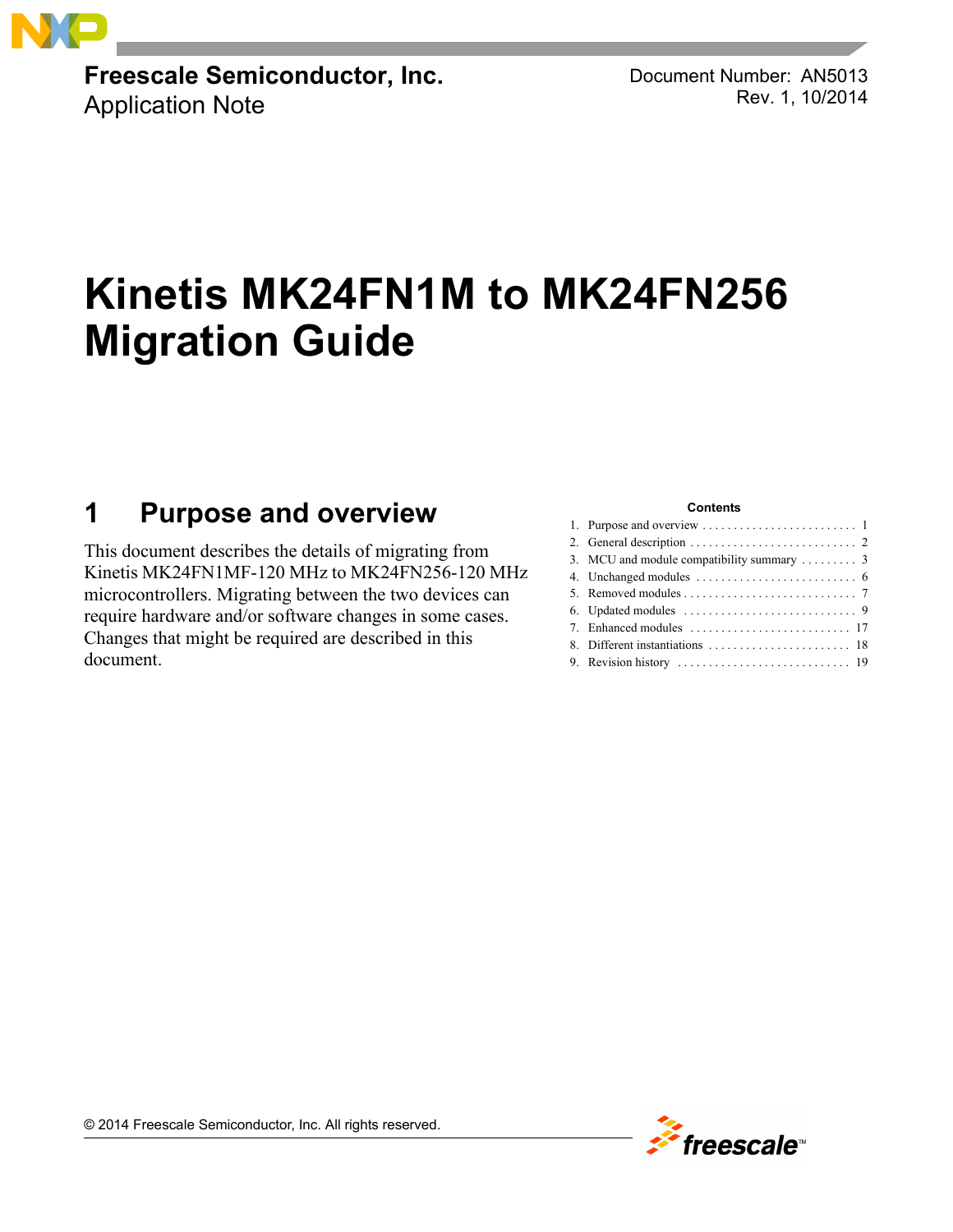

### **1.1 Part numbering and mask set information**

[Table 1](#page-1-1) lists all of the Kinetis MK24FN1M 120 MHz rev 1.1 and MK24FN256 part numbers we are comparing with this document.

<span id="page-1-1"></span>

| <b>Part Number Origin</b>       | <b>Part Number Destination</b> |
|---------------------------------|--------------------------------|
| MK24FN1M0VDC12 (MK24FN1M) 121 M | MK24FN256VDC12 (MK24FN256)     |

## <span id="page-1-0"></span>**2 General description**

This document is focused on migration between 120 MHz MK24FN1M and 120 MHz MK24FN256 devices. This document describes migration between Kinetis MK24FN1M-120 MHz with up to 1 MB of Flash and Kinetis MK24FN256-120 with up to 256 KB of Flash devices. For simplicity, the document will refer to these devices as **MK24FN1M** and **MK24FN256**.

This document is focused on addressing the changes in functionality between these two Kinetis MCUs.

"Tips and Tricks" are included in this migration guide to aid you in the programming and control of the Kinetis MCUs.

### **2.1 Tips and tricks for Kinetis MCUs**

### **2.1.1 FPU**

\_\_enable\_FPU:

This is how to enable the hardware FPU module on Kinetis.

```
 movw r1, #60808
 movt r1, #57344 // CPACR base
 ldr r0, [r1]
 orr.w r0, r0, #VFP_Enable
 str r0, [r1]
 bx lr
```
// where:

#define VFP\_Enable 0x00F00000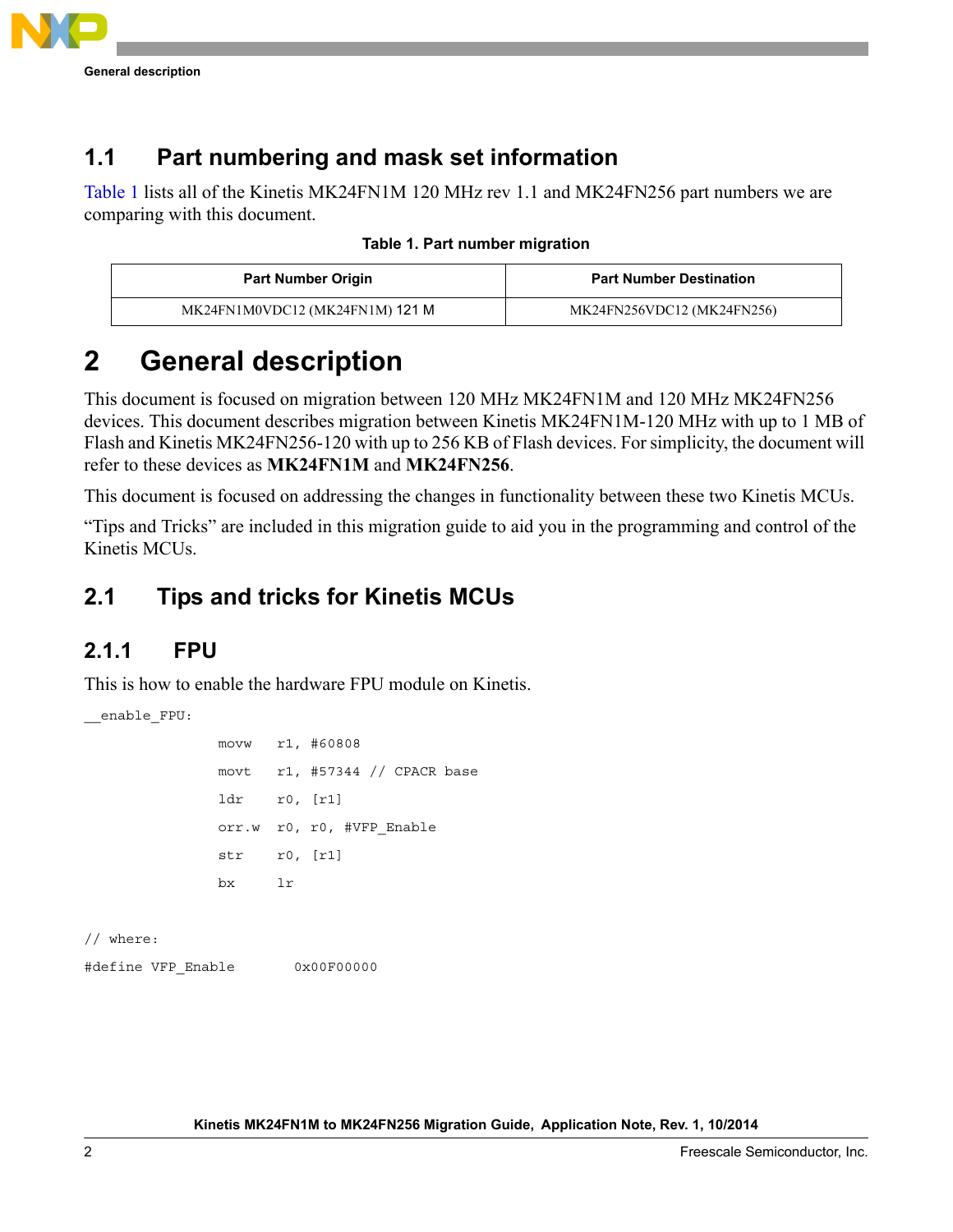

## <span id="page-2-0"></span>**3 MCU and module compatibility summary**

This document is divided into five sections as follows. [Table 2](#page-2-1) provides a summary of the modules and classification of each change.

- Section 4. Unchanged modules
- Section 5. Removed modules
- Section 6. Updated modules
- Section 7. Enhanced modules
- Section 8. Modules with different number of instantiations.

*There are no new modules for the MK24FN256 devices. All of the modules have a functional equivalent available in the MK24FN1M microcontroller.* 

[Section 5, "Removed modules"](#page-6-0) are of note. Unpredictable results may occur if a module that is present on the MK24FN1M is written to on the MK24FN256.

[Section 6, "Updated modules"](#page-8-0) outlines the modules that have been updated to use newer/different versions. The overall functionality provided will be similar; however, changes will be required in software and possibly hardware changes may be required to use the updated features. Since a minor pin-out change has been made it is covered in this section.

[Section 7, "Enhanced modules"](#page-16-0) outlines the modules which have undergone minor changes. Software and hardware changes may be required to use the enhanced features.

[Section 8, "Different instantiations"](#page-17-0) describes modules where the modules themselves have not changed, but there is a fewer number of these modules included in the MK24FN256 MCU.

### **3.1 Table of modules and classification**

[Table 2](#page-2-1) lists of all of the modules on the MK24FN256. Each row is annotated with the disposition of the module listed. Notes are provided where needed.

<span id="page-2-1"></span>

| <b>Module</b> | <b>Unchanged</b> | Removed | Updated/<br>modified | <b>Enhanced</b> | <b>Different</b><br>instantiations | <b>Notes</b>                    |
|---------------|------------------|---------|----------------------|-----------------|------------------------------------|---------------------------------|
| ARM Cortex-M4 | X                |         |                      |                 |                                    |                                 |
| <b>FPU</b>    | X                |         |                      |                 |                                    |                                 |
| <b>MPU</b>    |                  | X       |                      |                 |                                    | Removed                         |
| <b>NVIC</b>   | X                |         |                      |                 |                                    | # of interrupts                 |
| <b>AWIC</b>   | X                |         |                      |                 |                                    | # of interrupts                 |
| Debug         | X                |         |                      |                 |                                    |                                 |
| ETM, ETB      |                  | X       |                      |                 |                                    | No ETM, ETB trace               |
| <b>SIM</b>    |                  |         | X                    |                 |                                    | Errata #e7534<br>SUBFAMID fixed |
| <b>SMC</b>    | X                |         |                      |                 |                                    |                                 |

**Table 2. Modules list and classification**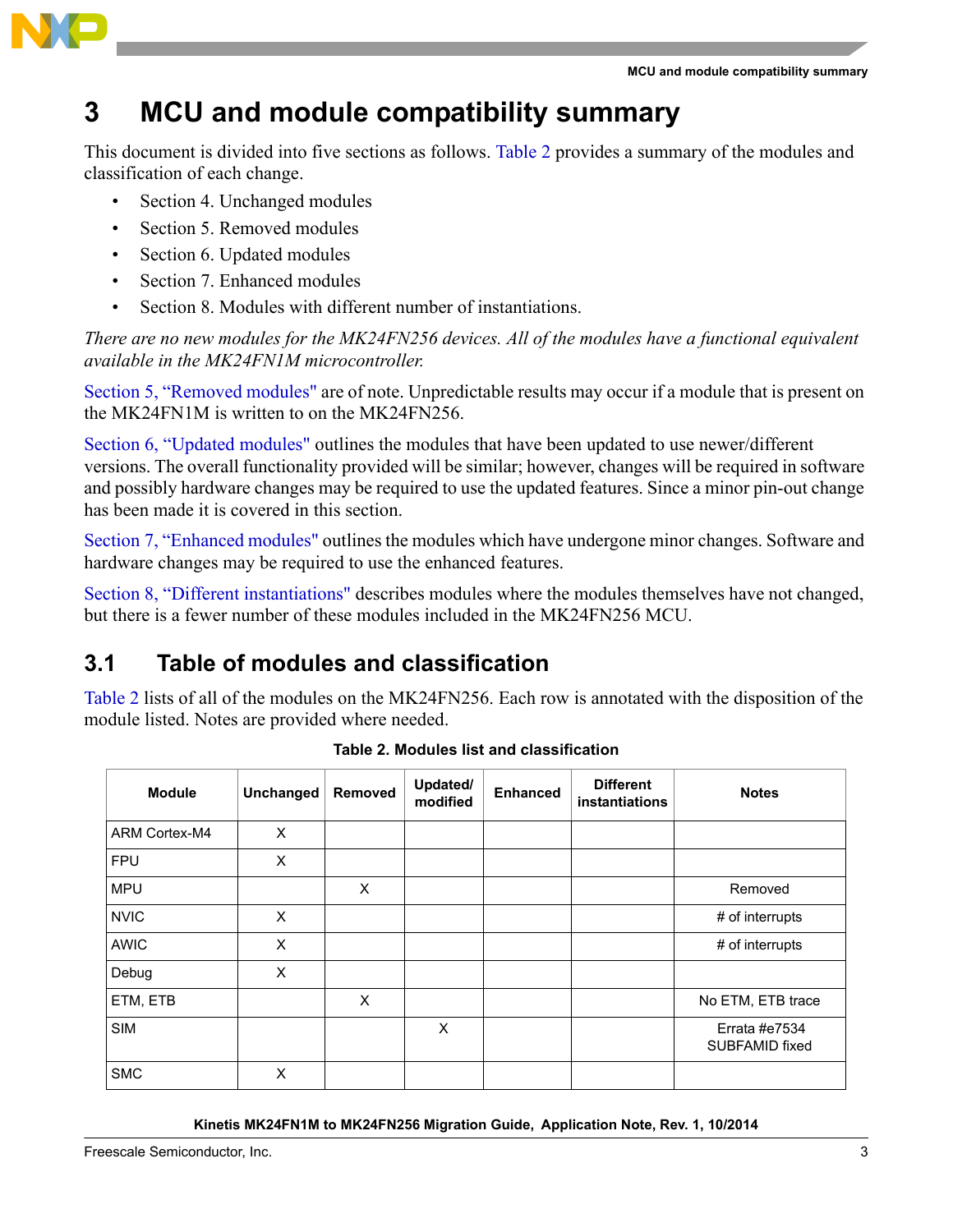

| <b>PMC</b>                 | $\mathsf{X}$   |                |                |                |              |                                                |
|----------------------------|----------------|----------------|----------------|----------------|--------------|------------------------------------------------|
| LLWU                       | $\mathsf{X}$   |                |                |                |              | # of wakeup sources                            |
| <b>MCM</b>                 |                |                | X              |                |              | <b>AXBS</b> priority                           |
| AXBS - Cross Bar           |                | $\pmb{\times}$ | $\pmb{\times}$ |                |              | Removed AXBS registers,<br>priority order swap |
| Peripheral Bridge          | X              |                |                |                |              | Reduced # of modules                           |
| <b>DMAMUX</b>              | $\mathsf{X}$   |                |                |                |              |                                                |
| eDMA                       |                |                | $\pmb{\times}$ |                |              | Errata fix #e6933                              |
| <b>EWM</b>                 | $\mathsf{X}$   |                |                |                |              |                                                |
| <b>WDOG</b>                | $\mathsf{X}$   |                |                |                |              |                                                |
| <b>FLASH Memory</b>        |                |                | X              |                |              | Same type of memory<br>reduced to 256K         |
| Flash Memory<br>Controller |                |                | $\pmb{\times}$ |                |              | FTFE -> FTFA                                   |
| <b>SRAM</b>                | $\mathsf{X}$   |                |                |                |              |                                                |
| System Register<br>File    | X              |                |                |                |              |                                                |
| <b>VBAT Register File</b>  | $\mathsf{X}$   |                |                |                |              |                                                |
| <b>EzPORT</b>              |                |                | X              |                |              | No FLEXMem CMD<br>No sector write              |
| Flexbus                    |                | $\pmb{\times}$ |                |                |              |                                                |
| <b>MCG</b>                 |                |                |                | $\pmb{\times}$ |              | Enable IRC48M clock                            |
| IRC48M                     |                |                |                | X              |              | Fixed IRC48 clock enable                       |
| System Oscillator          | $\pmb{\times}$ |                |                |                |              |                                                |
| RTC OSC                    | $\pmb{\times}$ |                |                |                |              |                                                |
| <b>CMT</b>                 |                | $\pmb{\times}$ |                |                |              | Not required                                   |
| <b>MMCAU</b>               |                | X              |                |                |              |                                                |
| <b>RNGA</b>                |                | $\pmb{\times}$ |                |                |              |                                                |
| <b>CRC</b>                 | $\mathsf{X}$   |                |                |                |              |                                                |
| ADC0                       | $\mathsf{X}$   |                |                |                |              | Pinout changed                                 |
| ADC1                       | $\mathsf X$    |                |                |                |              |                                                |
| CMP0                       | $\mathsf{X}$   |                |                |                |              | CMP0 remains                                   |
| CMP1                       | $\mathsf{X}$   |                |                |                |              | CMP1 remains                                   |
| CMP <sub>2</sub>           |                | $\pmb{\times}$ |                |                | $\mathsf{X}$ | Removed                                        |
| 6-bit DAC                  |                |                |                |                | X            | Supports CMP0                                  |
| 12-bit DAC0                | $\mathsf{X}$   |                |                |                |              |                                                |

#### **Table 2. Modules list and classification (continued)**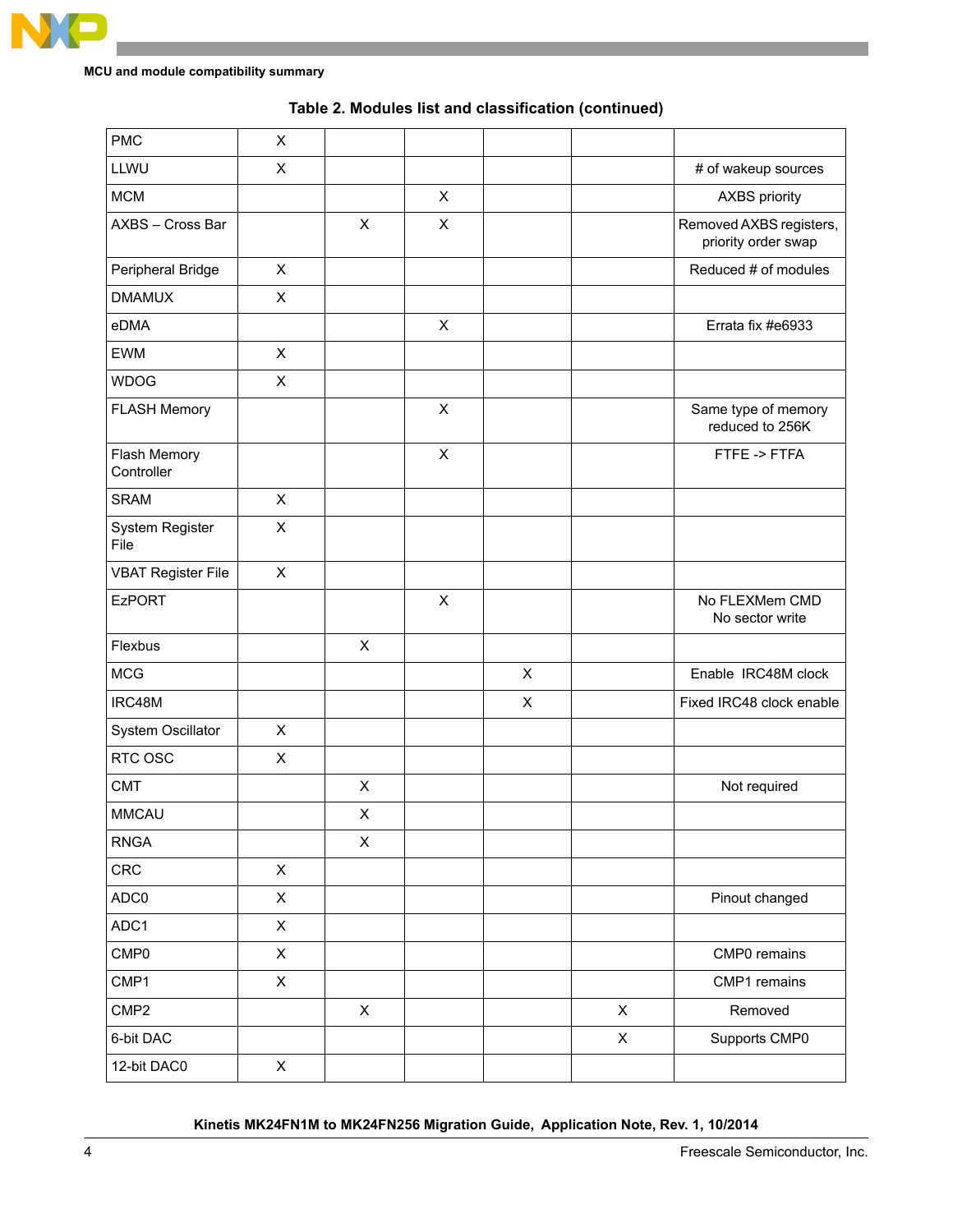

| 12-bit DAC1          |                | $\mathsf X$ |             | $\mathsf X$    | Removed                                           |
|----------------------|----------------|-------------|-------------|----------------|---------------------------------------------------|
| <b>VREF</b>          | $\mathsf X$    |             |             |                |                                                   |
| PDB                  |                |             | $\mathsf X$ |                | To support reduced<br>analog peripherals          |
| FTM0                 | $\pmb{\times}$ |             |             |                |                                                   |
| FTM1                 | $\pmb{\times}$ |             |             |                |                                                   |
| FTM2                 | $\mathsf X$    |             |             |                |                                                   |
| FTM3                 | $\mathsf X$    |             |             |                |                                                   |
| PIT                  | $\mathsf X$    |             |             |                |                                                   |
| <b>LPTMR</b>         | $\mathsf X$    |             |             |                |                                                   |
| <b>RTC</b>           | $\mathsf X$    |             |             |                |                                                   |
| USB 2.0 FS OTG       | $\mathsf X$    |             |             |                |                                                   |
| <b>USBDCD</b>        | $\mathsf X$    |             |             |                |                                                   |
| <b>USB Regulator</b> | $\mathsf X$    |             |             |                |                                                   |
| <b>FLEXCAN</b>       |                | $\mathsf X$ |             |                | Removed                                           |
| SPI0                 | $\pmb{\times}$ |             |             | $\mathsf X$    |                                                   |
| SPI1                 | $\mathsf X$    |             |             | X              |                                                   |
| SPI <sub>2</sub>     | $\mathsf X$    |             |             | $\mathsf X$    |                                                   |
| $I^2CO$              | $\mathsf X$    |             |             |                |                                                   |
| $I^2C1$              | $\pmb{\times}$ |             |             |                |                                                   |
| $I^2C2$              | $\mathsf X$    |             |             |                |                                                   |
| <b>UART0</b>         |                |             | $\mathsf X$ |                | <b>LON</b> functionality<br>removed               |
| UART1                | $\pmb{\times}$ |             |             |                |                                                   |
| UART2                | $\mathsf X$    |             |             | $\mathsf X$    |                                                   |
| UART3                | X              |             |             | X              |                                                   |
| UART4                | $\mathsf X$    |             |             | $\pmb{\times}$ |                                                   |
| SDHC                 |                | $\mathsf X$ |             |                |                                                   |
| $I^2$ SO             | $\pmb{\times}$ |             |             |                |                                                   |
| <b>GPIO</b>          | $\mathsf X$    |             |             |                |                                                   |
| <b>PADS</b>          |                |             | $\mathsf X$ |                | 3V pads - no passive filter<br>except NMI & reset |
| PAD controls         |                |             | $\mathsf X$ |                | 8 high drive strength                             |

| Table 2. Modules list and classification (continued) |  |  |  |
|------------------------------------------------------|--|--|--|
|------------------------------------------------------|--|--|--|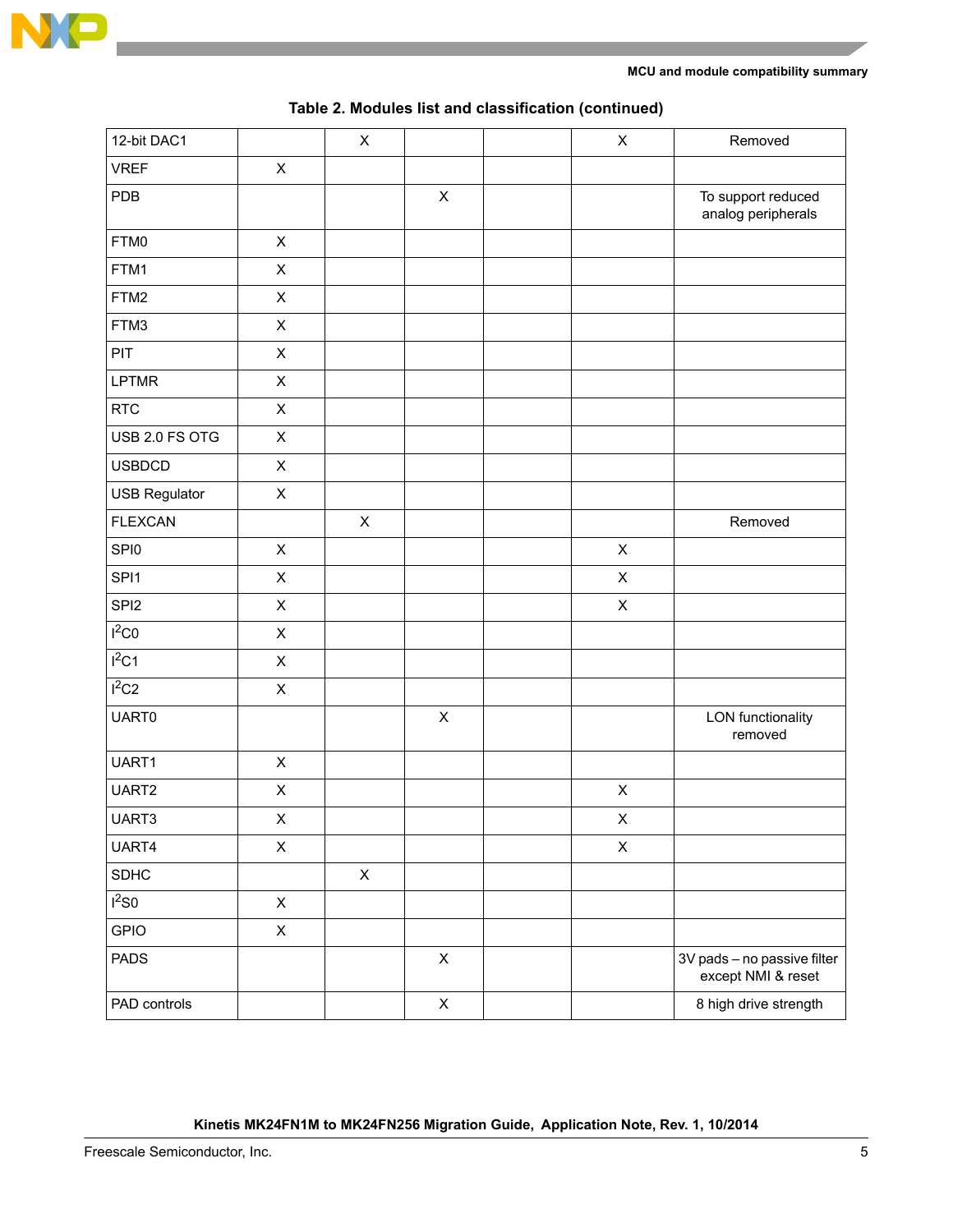

**Unchanged modules**

## <span id="page-5-0"></span>**4 Unchanged modules**

Since the majority of the modules are remaining the same, we will begin with those modules. Although these modules are unchanged themselves, other system changes affect them and may have some software or hardware impact. Only the modules that have such a possibility are mentioned here.

The registers and SIM clock gate control bits for these modules remain in the same bit positions and same address in the memory map. The user can expect 100% software and hardware compatibility within the MCU as noted while minor operational differences are noted in the discussion. Note that when internal interface signals connect to pins on the MCU there will be the expected PAD interface changes in drive strength and slew rate as described since the pads on the MK24FN256 are 3V pads.

## **4.1 Nested Vector Interrupt Controller (NVIC)**

The NVIC control registers change simply because the modules that were removed on the MK24FN256 no longer have active bits. These registers are documented in the ARM documentation; NVIC\_ISER, NVIC\_ICER, NVIC\_ISPR, NVIC\_ICPR, NVIC\_IABR, NVIC\_IP, NVIC\_STIR.

### **4.1.1 NVIC software impact**

Attempts to enable or disable interrupts or clear pending interrupts for the removed modules will have no impact. However, it is a good idea to set the unused vectors to a default interrupt handler.

### **4.1.2 NVIC hardware impact**

There is no hardware impact.

### **4.2 DMAMUX changes**

The features, functionality, and memory map for the DMAMUX are unchanged. The DMA request sources have been modified to change some of the DMA request options to reserved corresponding to modules that have been removed.

### **4.2.1 Hardware considerations**

The connections between the on-chip modules and the DMAMUX are internal connections within the processor. The changes to the interconnects between modules and the DMAMUX have no board impact.

### **4.2.2 Software considerations**

The DMAMUX\_CHCFGn[SOURCE] fields should not be configured to select any of the reserved/unused DMA request source numbers or undefined operation can result.

### **4.3 Power Management Controller (PMC)**

There were no changes to the PMC.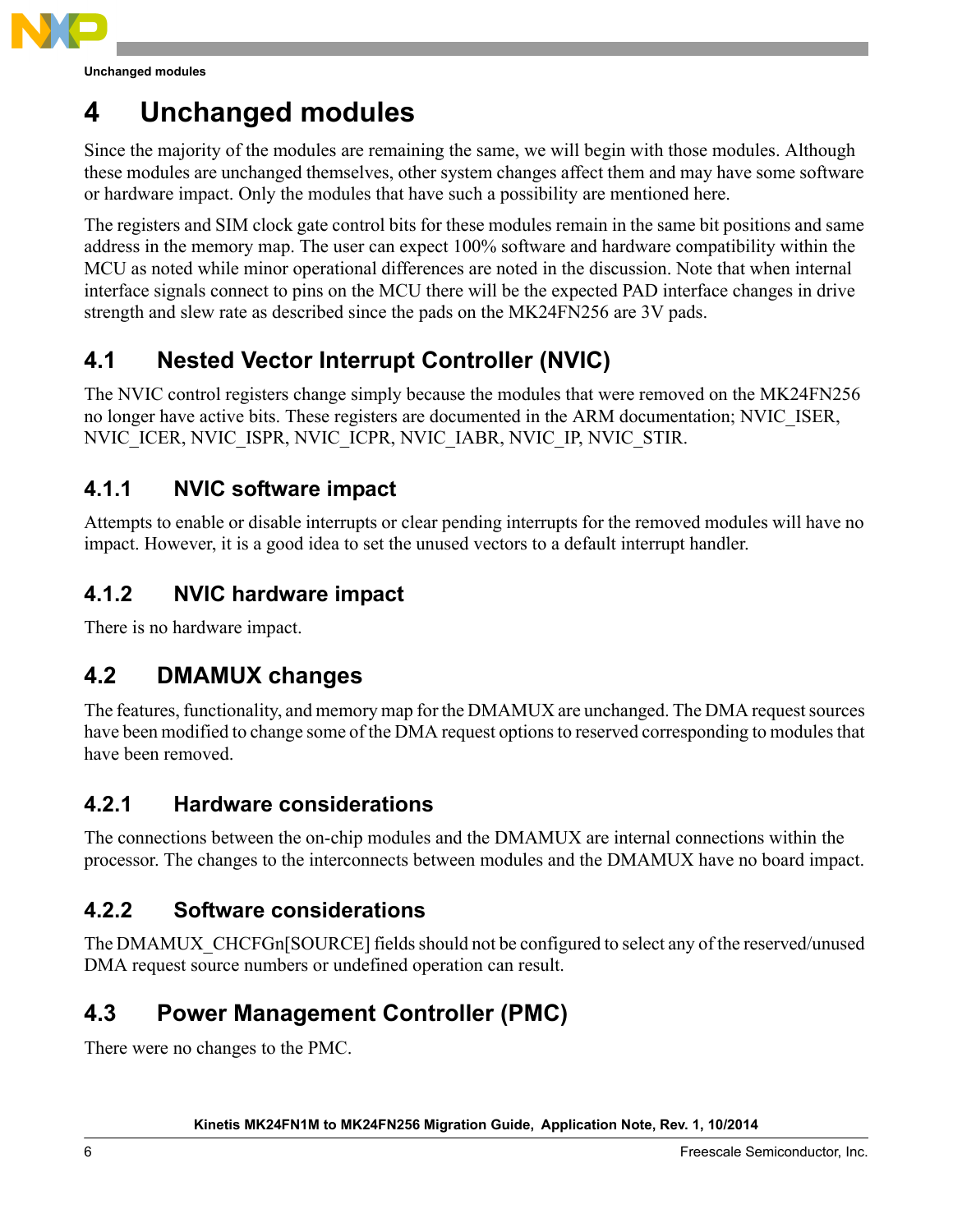

### **4.3.1 PMC software impact**

There is no software impact.

### **4.3.2 PMC hardware impact**

There is no hardware impact.

### **4.4 Real-Time Clock (RTC)**

The RTC has been updated but there is no software and hardware impact if the RTC clock functionality common to both MCUs is used. If this module is not used there are requirements on how to handle the RTC interface pins.

| <b>PINS</b>  | <b>Recommendation if unused</b> |
|--------------|---------------------------------|
| <b>VBAT</b>  | Float                           |
| EXTAL32      | <b>VSS</b>                      |
| XTAL32       | Float                           |
| RTC WAKEUP B | Float                           |

**Table 3. Unused interfaces**

## <span id="page-6-0"></span>**5 Removed modules**

The modules that have been removed from the MK24FN1M for the MK24FN256 are provided in this section. Registers in the peripheral modules and clock gate control bits in the SIM are now reserved. Care must be taken not to write to reserved memory locations or a bus error may be generated. A bus error is a non-maskable interrupt that should be handled.

### **5.1 Trace ETM and ETB**

On the MK24FN256 the Embedded Trace Macrocell (ETM) and the Coresight Embedded Trace Buffer (ETB) are removed.

### **5.2 Cross bar switch (AXBS) now AXBS-lite**

The MK24FN1M includes a full cross bar controller to manage the extra masters that are present on this device, such as the SDHC and Flexbus. The MK24FN256 removes the cross bar registers resulting in a change to the method of setting the XBAR priority of the Masters on the cross bar. On the MK24FN256 the masters have a fixed priority and the MCM can be used to change the arbitration mode from fixed priority arbitration to round robin mode.

Additionally, the number of masters and slaves changed, resulting in changes to the Miscellaneous Control Module Registers reset settings.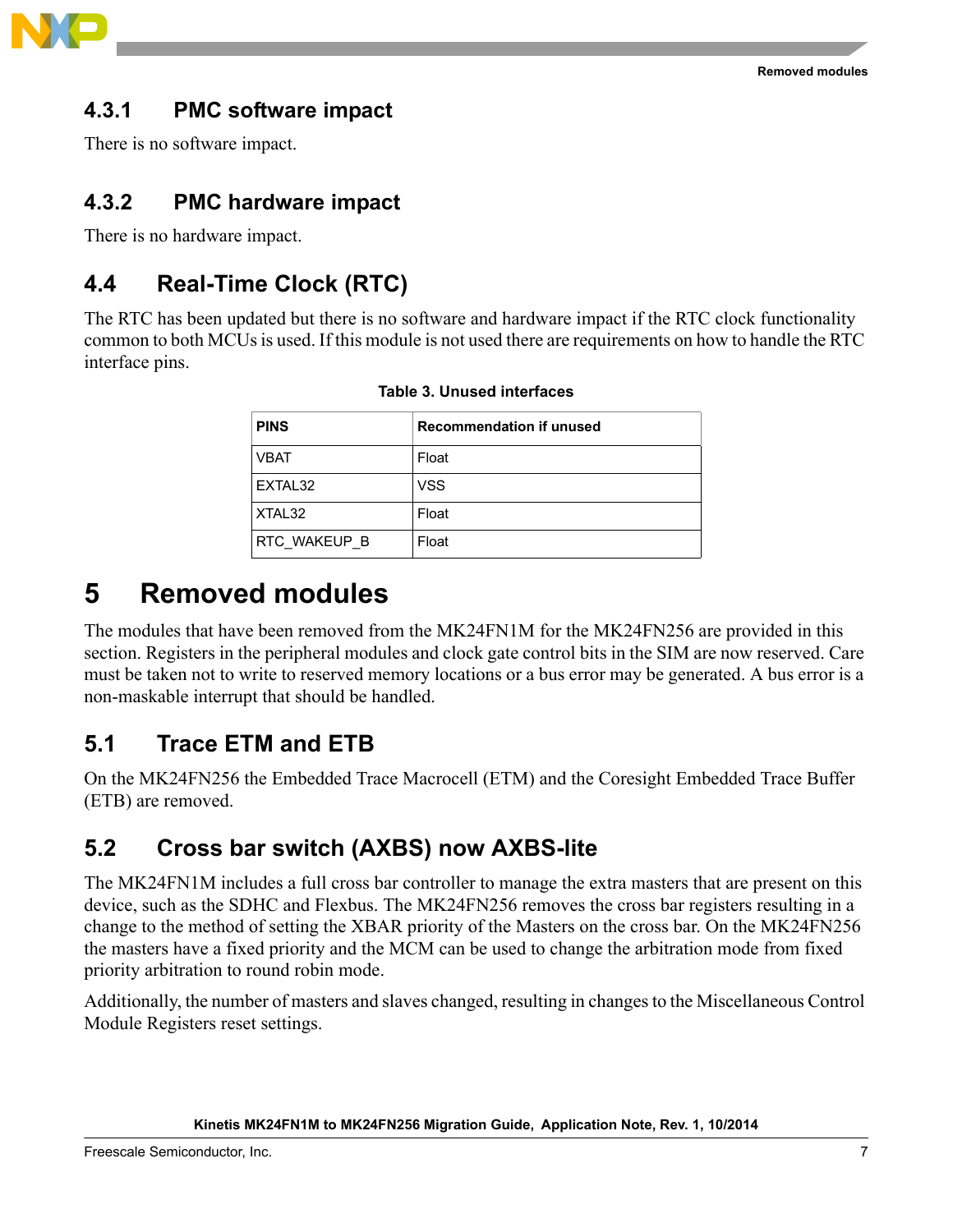

**Removed modules**

### **5.2.1 AXBS software considerations**

The number of slaves and masters on the crossbar and their numbers have changed on the MK24FN256.

### **5.2.1.1 The MCM register MCM\_PLASC reset state**

For MK24FN1M the reset state is 0x001F.

|       | Address: E008 0000h base + 8h offset = E008 0008h |    |    |    |    |                     |   |              |     |         |                |   |   |  |   |  |  |
|-------|---------------------------------------------------|----|----|----|----|---------------------|---|--------------|-----|---------|----------------|---|---|--|---|--|--|
| Bit   | 15                                                | 14 | 13 | 12 | 11 | 10                  | 9 |              | 6   | - 5     | $\overline{4}$ | з | 2 |  | 0 |  |  |
| Read  |                                                   |    |    |    |    |                     |   |              | ASC |         |                |   |   |  |   |  |  |
| Write |                                                   |    |    |    |    |                     |   |              |     |         |                |   |   |  |   |  |  |
| Reset |                                                   | 0  | 0  | 0  |    | $0\qquad 0\qquad 0$ |   | $\mathbf{0}$ | 0   | $\circ$ | $\circ$        |   |   |  |   |  |  |

**Figure 1. MK24FN1M MCM\_PLASC reset state = 0x001F**

The MCM register PLASC reset state on the MK24FN256 is equal to 0x000F.

|       | Address: E008_0000h base + 8h offset = E008_0008h                                                                                      |   |   |                |   |        |         |   |     |                |              |   |  |  |  |  |
|-------|----------------------------------------------------------------------------------------------------------------------------------------|---|---|----------------|---|--------|---------|---|-----|----------------|--------------|---|--|--|--|--|
| Bit   | 10<br>$\circ$<br>$^{\circ}$<br><b>5</b><br>12<br>11<br>8<br>15<br>$_{3}$<br>$\overline{4}$<br>$\overline{2}$<br>13<br>14<br>$^{\circ}$ |   |   |                |   |        |         |   |     |                |              |   |  |  |  |  |
| Read  |                                                                                                                                        |   |   |                |   |        |         |   | ASC |                |              |   |  |  |  |  |
| Write |                                                                                                                                        |   |   |                |   |        |         |   |     |                |              |   |  |  |  |  |
| Reset | 0                                                                                                                                      | 0 | 0 | $\overline{0}$ | 0 | $\sim$ | $\circ$ | 0 | 0   | $\overline{0}$ | $\mathbf{0}$ | 0 |  |  |  |  |

**Figure 2. MK24FN256 MCM\_PLASC reset state = 0x000F**

### **5.2.1.2 The MCM\_PLAMC reset state has changed**

| Address: E008_0000h base + Ah offset = E008_000Ah |            |    |    |    |    |    |                |   |     |                |   |                |            |                      |  |  |
|---------------------------------------------------|------------|----|----|----|----|----|----------------|---|-----|----------------|---|----------------|------------|----------------------|--|--|
| Bit                                               | 15         | 14 | 13 | 12 | 11 | 10 |                | 6 | 5   | 4              | 3 | $\overline{2}$ |            | $\ddot{\phantom{0}}$ |  |  |
| Read                                              |            |    |    |    |    |    |                |   | AMC |                |   |                |            |                      |  |  |
| Write                                             |            |    |    |    |    |    |                |   |     |                |   |                |            |                      |  |  |
| Reset                                             | $^{\circ}$ | 0  | 0  | 0  | 0  | 0  | $\overline{0}$ | 0 | 0   | $\overline{0}$ |   |                | $^{\circ}$ |                      |  |  |

**Figure 3. MK24FN1M MCM\_PLAMC reset state = 0x0037**

|       | Address: E008_0000h base + Ah offset = E008_000Ah |    |    |    |    |    |   |   |     |              |   |                |  |  |  |  |  |
|-------|---------------------------------------------------|----|----|----|----|----|---|---|-----|--------------|---|----------------|--|--|--|--|--|
| Bit   | 15                                                | 14 | 13 | 12 | 11 | 10 |   | 6 | 5   | 4            | 3 | $\overline{2}$ |  |  |  |  |  |
| Read  |                                                   |    |    |    | 0  |    |   |   | AMC |              |   |                |  |  |  |  |  |
| Write |                                                   |    |    |    |    |    |   |   |     |              |   |                |  |  |  |  |  |
| Reset |                                                   |    |    | 0  | 0  | 0  | 0 | 0 |     | $\mathbf{0}$ |   |                |  |  |  |  |  |

**Figure 4. MK24FN256 MCM\_PLAMC reset state = 0x000F**

### **5.2.1.3 AXBS software fixed priority arbitration**

The AXBS and AXBS-lite crossbar switches both come out of reset in fixed priority mode.

For the MK24FN1M, the AXBS crossbar switch comes out of reset with a fixed priority of from highest to lowest M0, M1, M2, M3, M4 (M5 -> M7 unused).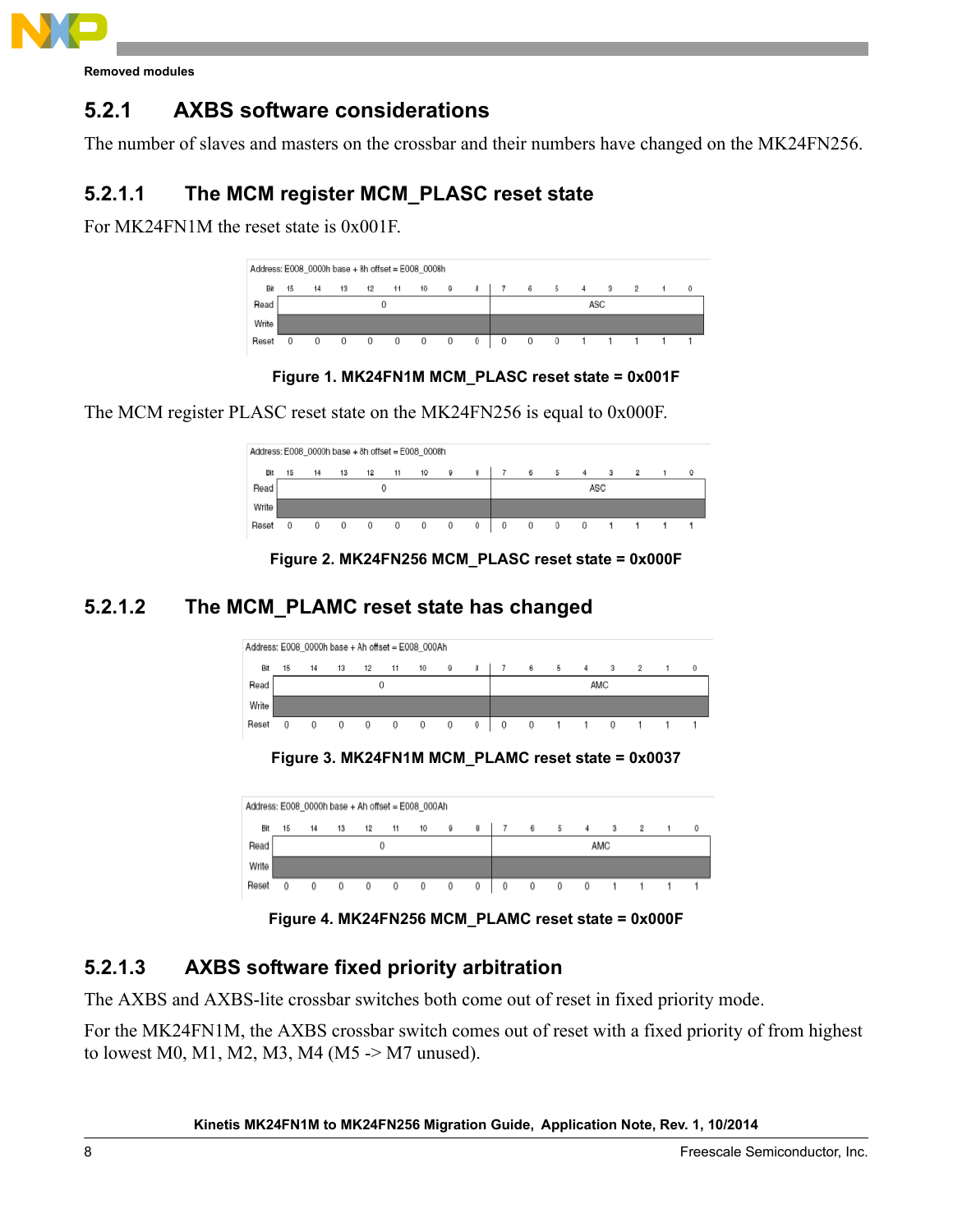

For the MK24FN256, the AXBS-lite crossbar switch comes out of reset with the same fixed priority of from highest to lowest M0, M1, M2, M3 (M4  $\rightarrow$  M7 unused).

MCU performance is the same whether using the MK24FN1M or the MK24FN256 since the two MCUs have the same default fixed priority.

### **5.2.1.4 AXBS software round robin arbitration mode**

<span id="page-8-1"></span>For both the MK24FN1M and the MK24FN256, the AXBS and AXBS-lite crossbar switches can be programmed for round robin arbitration after any reset. However, the method to change to round robin arbitration mode is different for the MK24FN256 and the MK24FN1M. The differences are detailed in [Table 4](#page-8-1).

|  |  | Table 4. Differences in method to change to round robin arbitration mode |  |
|--|--|--------------------------------------------------------------------------|--|
|  |  |                                                                          |  |

| For MK24FN1M AXBS - change to round robin arbitration mode by:     |                                     |  |  |  |
|--------------------------------------------------------------------|-------------------------------------|--|--|--|
| > -                                                                | Setting $AXBS \; CRSO[ARB] = 01b$ ; |  |  |  |
| $> -$                                                              | Setting $AXBS \; CRS1[ARB] = 01b$ ; |  |  |  |
| $> -$                                                              | Setting AXBS CRS2[ARB] = 01b;       |  |  |  |
| $> -$                                                              | Setting AXBS CRS3[ARB] = 01b;       |  |  |  |
| $> -$                                                              | Setting AXBS CRS4[ARB] = 01b;       |  |  |  |
| For MK24FN256 AXBS-lite change to round robin arbitration mode by: |                                     |  |  |  |
|                                                                    | Setting the MCM PLACRIARB to '1b    |  |  |  |

## <span id="page-8-0"></span>**6 Updated modules**

The modules that have been updated or changed on the MK24FN256 are provided in this section.

### **6.1 System integration module (SIM)**

The SIM's memory map does not change but there are a number of bit definitions within the registers that have changed.

### **6.1.1 SIM software considerations**

In the SOPT2 register SDHCSRC, FBSL and PTD7PAD bit field are removed from MK24FN256. The bit field PLLFLLSEL is the same as the MK24FN1M, but there is a functional difference on the MK24FN256. If the IRC48 clock is selected [PLLFLLSEL = '11b], then the IRC48M is enabled regardless of the state of the IRC\_EN in the USB\_CLK\_RECOVER\_IRC\_EN register bit field.

- In the SDID register the SUBFAMID bit fields are corrected. MK24FN1M read 0x2 which is an errata on this bit field #e7534. MK24FN256 correctly reads 0x4 for K24.
- In the SCGC1 register the UART4 and UART5 bit fields are removed.
- In the SCGC2 register the DAC0 and DAC1 bit fields are removed.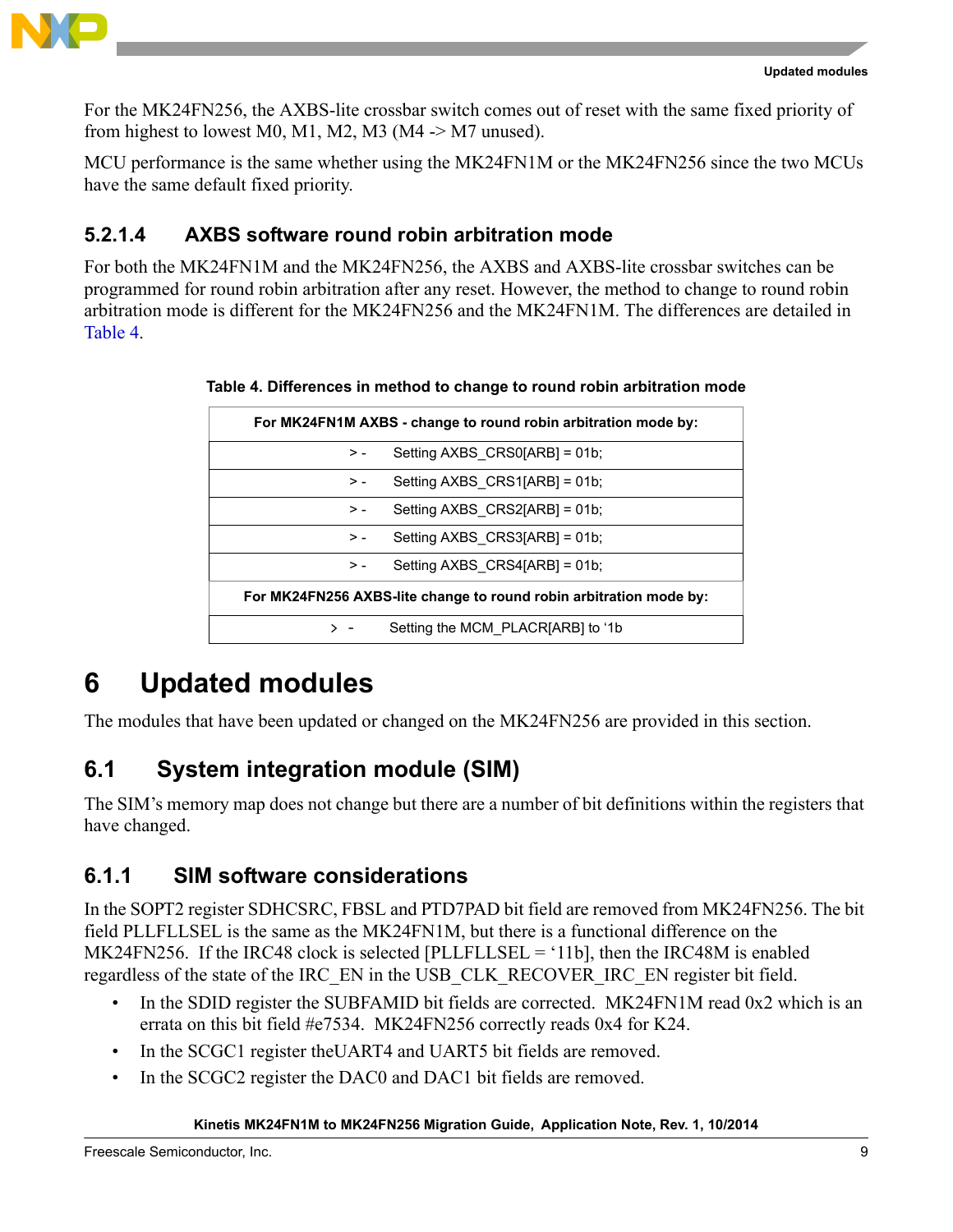

**Updated modules**

- In the SCGC3 register the SPI2 bit fields are removed.
- In the SCGC4 register the VREF, UART3, UART2 and CMT bit fields are removed.
- In the SCGC6 register the DAC0, RNGA and FLEXCAN0 bit fields are removed.
- In the SCGC7 register the MPU and FLEXBUS bit fields are removed.
- In the CLKDIV1 register the OUTDIV3 bit fields is removed.
- In the FCFG1 register the NVMSIZE, EESIZE and DEPART bit fields are removed and the PFSIZE bit field will be always set to '1001b.
- In the FCFG2 register the PFLASH and MAXADDR1 bit fields are removed.

The reserved bit fields in the SIM clock gating registers should always be written to a 0.

### **6.1.2 Hardware considerations**

There is no hardware impact.

### **6.2 Multipurpose clock generator (MCG)**

The MCG changes are limited to the IRC48 clock control. The bit field functionality OSCSEL in the register MCG\_C7 is the same.

### **6.2.1 MCG software considerations**

If the MCG Control register selects IRC48 MHz clock MCG\_C7[OSCSEL]=10, then the IRC48M is enabled regardless of the state of the IRC\_EN in the USB\_CLK\_RECOVER\_IRC\_EN register bit field.

### **6.3 EzPORT**

The EzPORT module is changed due the change in Flash memory.

### **6.3.1 EzPORT software considerations**

Since there is no FLEXMEM on the MK24FN256 the commands to write to the FLEXMEM memory block have been removed.

The command to program the flash has changed internally but the user will see no effect from this change. The difference is due to the size of the flash memory buffer that is programmed with each program command. On MK24FN1M the flash program command would write 64 bits (8 bytes)while the MK24FN256 flash command will program 32 bits (4 bytes).

### **6.3.2 EzPORT hardware considerations**

When programming the Flash through EzPORT the programming size change is not evident. However, the programming time will be greater since the MCU is doing a program every 4 bytes instead of programming 8 bytes or more at a time.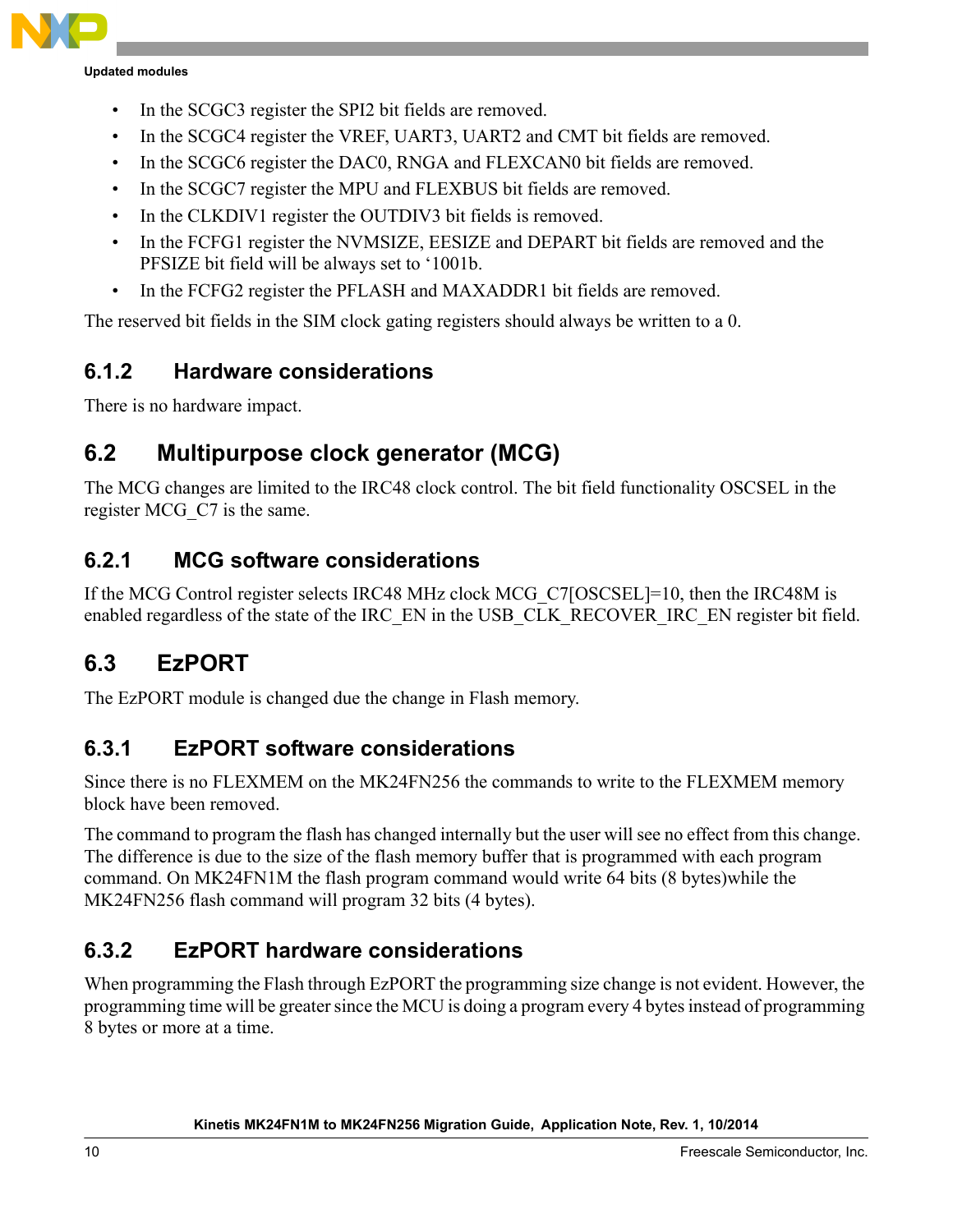



### **6.4 eDMA changes**

The eDMA module is the same basic module with the same features on both parts; however there is an erratum on the eDMA module that has been fixed on the MK24FN256 device.

The fixed erratum is e6933 in the KINETIS\_1N83J errata document:

#### **e6933: eDMA: Possible misbehavior of a preempted channel when using continuous link mode**

#### **Errata type**: Errata

**Description**: When using continuous link mode (DMA\_CR[CLM] = 1) with a high priority channel linking to itself, if the high priority channel preempts a lower priority channel on the cycle before its last read/write sequence, the counters for the preempted channel (the lower priority channel) are corrupted. When the preempted channel is restored, it runs past its "done" point instead of performing a single read/write sequence and retiring.

The preempting channel (the higher priority channel) will execute as expected.

**Workaround**: Disable continuous link mode (DMA\_CR[CLM]=0) if a high priority channel is using minor loop channel linking to itself and preemption is enabled. The second activation of the preempting channel will experience the normal startup latency (one read/write sequence + startup) instead of the shortened latency (startup only) provided by continuous link mode.

### **6.4.1 Hardware considerations**

The DMA changes only involve software. No board changes will be required because of these updates.

### **6.4.2 Software considerations**

The erratum only affects the eDMA when it is used in a very specific situation. In order to encounter the original problem a DMA channel that is configured for continuous link mode to itself must preempt a lower priority channel. If there are no cases where a eDMA channel links to itself, then there is no effect on eDMA software or behavior.

If there is an eDMA channel that links to itself, then the recommended workaround (disabling continuous link mode) can be used on both MK24FN1M and MK24FN256. The software workaround is backwards compatible, so software can be left as-is on both devices. There is a potential for a small performance improvement if the continuous link mode feature is enabled on the MK24FN256 that implements the fix.

### **6.5 Analog interconnect changes**

In order to allow for many of the analog modules to work together, the processor makes internal connections between some of the analog modules. There is also a PDB timer that works in conjunction with some of the analog peripherals. Form and function are the same in general, but because of the removal of the 12-bit DAC modules and two of the comparator instantiations (only CMP0 is available on the MK24FN256) some of the interconnections and PDB features have also been removed.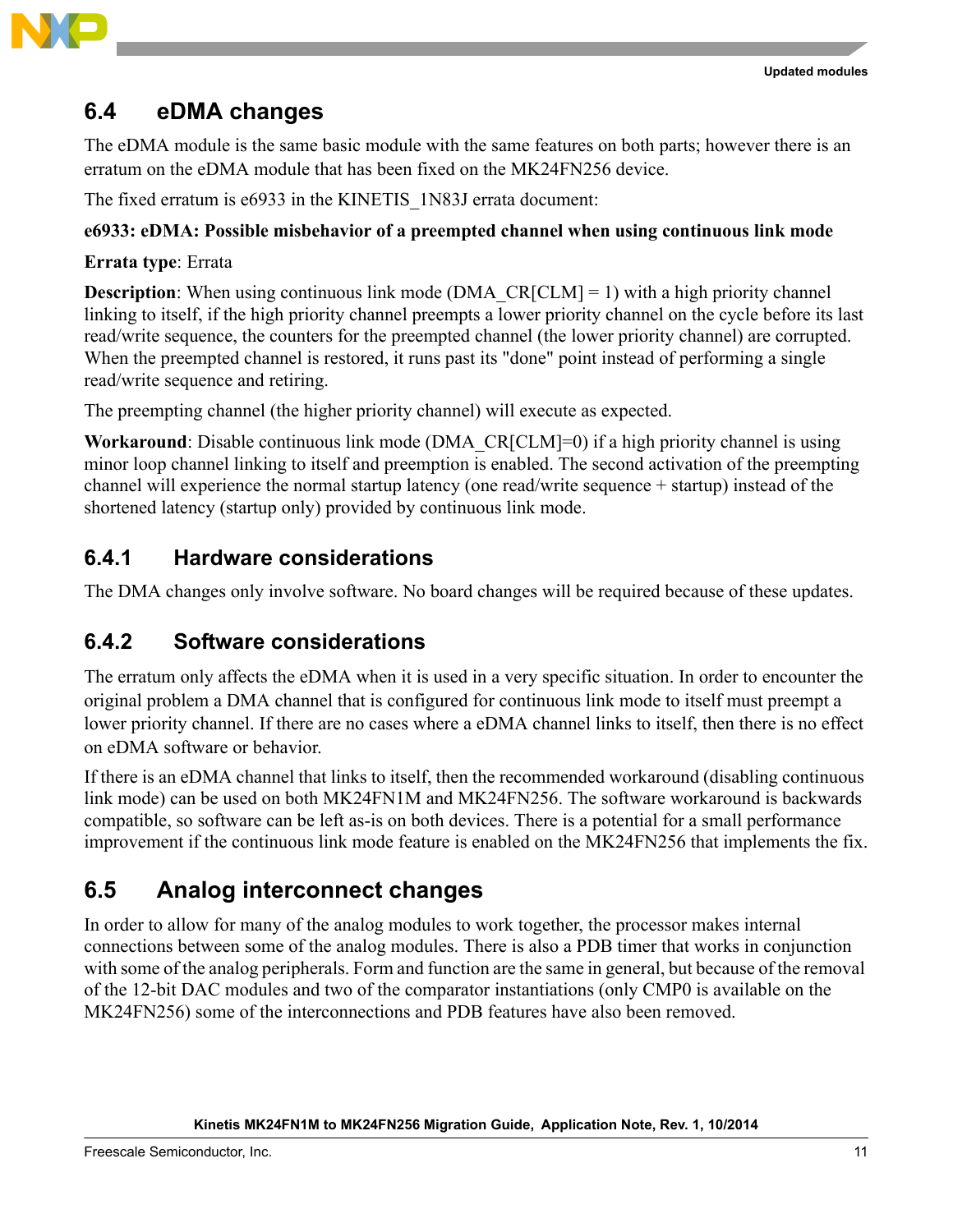

**Updated modules**

### **6.5.1 CMP input connection changes**

The CMP0 input options are the same except that the 12-bit DAC1 OUT option on IN4 is removed because the 12-bit DAC module is no longer present. CMP0\_IN4 is now the only option for CMP0 IN4.

### **6.5.2 CMP hardware considerations**

The connections that have been removed are internal to the processor. No PCB changes should be needed to accommodate the CMP input connection changes. The board designer should be aware that DAC1 OUT is no longer an option on the pin associated with CMP0 IN4.

### **6.5.3 CMP software considerations**

No software changes should be associated with this change.

### **6.6 PDB connection changes**

The PDB feature set has been reduced to remove features associated with the DAC and two comparator instantiations that are no longer present on MK24FN256.

### **6.6.1 PDB output trigger changes**

The PDB includes a pulse out trigger that can be used to trigger the comparator modules. Because the number of CMP module instantiations was reduced from three to two, the number of PDB pulse out triggers is also reduced from three to two.

### **6.6.2 PDB input trigger changes**

The comparators can also be used as input triggers for the PDB, so the removal of CMP3 also affects the PDB input triggers. The CMP3 input trigger options in the PDB trigger 0b0010 and 0b0011 slots have been removed.

### **6.6.3 PDB DAC internal triggers**

One of the features of the PDB on MK24FN1M is the ability to generate interval triggers to the DACs. One of the 12-bit DAC modules have been removed on MK24FN256, so the PDB on the MK24FN256 only one interval trigger can be used to generate DAC internal triggers.

### **6.6.4 PDB hardware considerations**

The PDB features that have changed are all related to connections within the chip, so these changes do not impact hardware.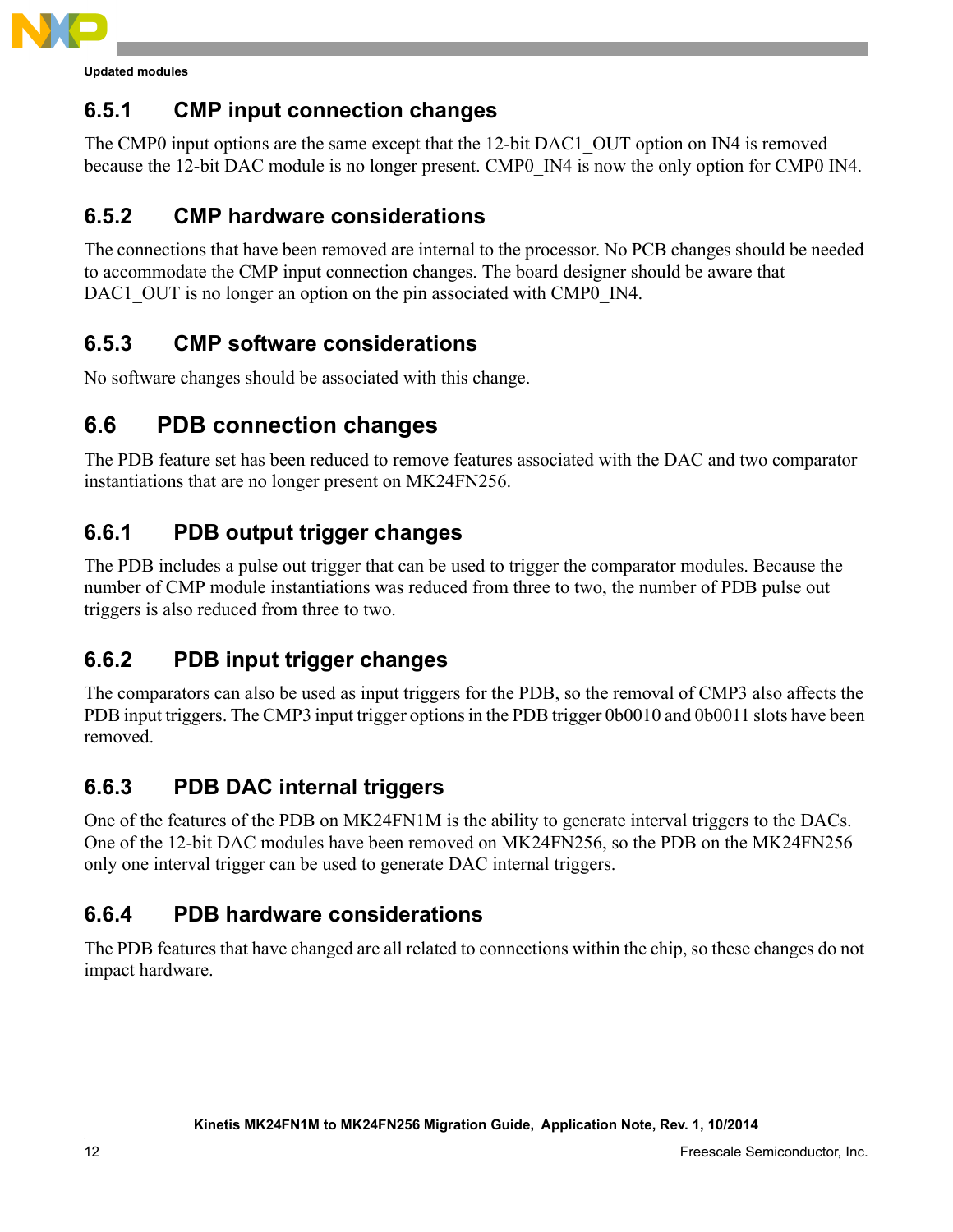



### **6.6.5 PDB software considerations**

There are a number of registers associated with the PDB features that are unneeded on the MK24FN256 have been removed:

- The PDB\_DACINTC1, PDB\_DACINT1 registers that were used to control the DAC1 interval triggers have been removed.
- The PDB0 PO2DLY register that were used to control the pulse out signals for CMP3 has been removed.

In addition to the registers that have been removed, the PDB SC[TRGSEL] field should not be set to 0b0011. These values were used to select the CMP3 as PDB input trigger. This value is reserved on the MK24FN256. Configuring the PDB for this input trigger values will result in undefined operation.

### **6.7 Pad changes**

The pads on the MK24FN1M were 5 V tolerant pads. The MK24FN256 has a 3V pads that have removed the passive filter from all pads except NMI and RESET. The drive strength of each pad has changed on the MK24FN256.

### **6.7.1 Pads hardware considerations**

On MK24FN1M, all digital/GPIO pads have configurable drive strength (normal/high is 2mA/9mA). On MK24FN256 all digital/GPIO pads have normal drive strength ~5mA, and only 8 pads have high drive strength option ~20mA. Please see the reference manual and data sheet for details.

### **6.8 Pinout changes**

There was a small analog connection changes from MK24FN1MF that may affect the customer's use case. All removed module connections to pins have been eliminated in the pinout.

### **6.8.1 Pinout hardware considerations**

- The ADC0 DP2 is moving from ball map coordinate E2 to J1, ADC0 DM2 is moving from ball map coordinate F4 to J2.
- On MK24FN1M ADC0\_DP2 shared functions with digital function PTE2, LLWU\_P1, SPI\_SCK and UART1 CTS. While on MK24FN256 ADC0 DP2 shares a dedicated analog input pad with ADC1\_DP1.
- On MK24FN1M ADC0 DM2 shared functions with digital function PTE3, SPI1 SIN, SPI1\_SOUT and UART1\_RTS.
- While on MK24FN256 ADC0 DM2 shares a dedicated analog input pad with ADC1 DM1.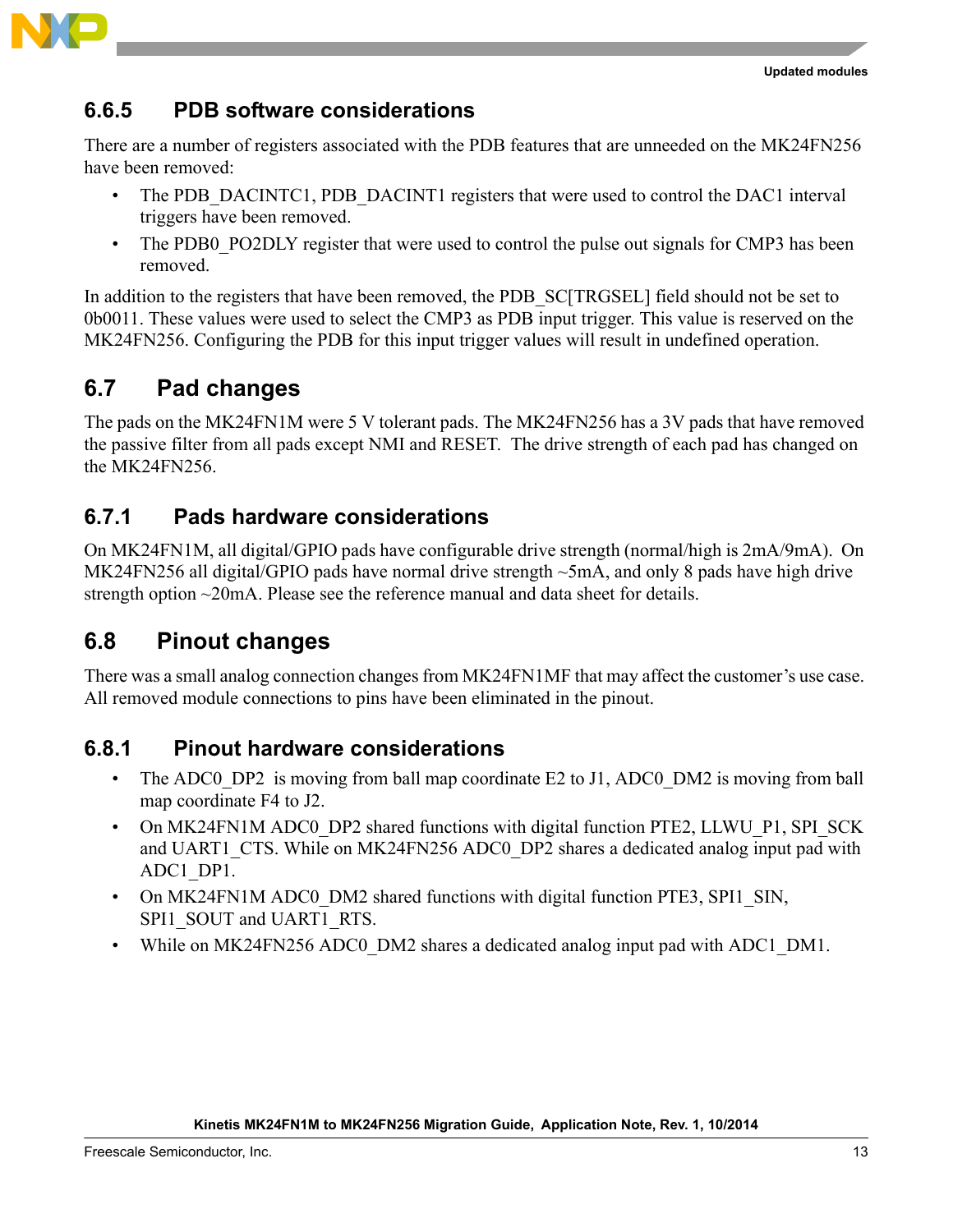

**Updated modules**

| 121<br><b>XFBG</b><br>A | <b>Pin Name</b> | Default   | ALT0      |
|-------------------------|-----------------|-----------|-----------|
| J1                      | ADC1 DP1/       | ADC1 DP1/ | ADC1_DP1/ |
|                         | ADCO DP2        | ADCO DP2  | ADC0 DP2  |
| J2                      | ADC1 DM1/       | ADC1 DM1/ | ADC1 DM1/ |
|                         | ADCO_DM2        | ADCO DM2  | ADC0 DM2  |

**Figure 5. MK24FN256 signal multiplexing from RM chapter 10**

### **6.8.2 Pinout software considerations**

On MK24FN256 the pin mux control registers for PTE2 and PTE3 no longer affect the ADC0\_DP2 and ADC0 DM2 analog input channels. Now the default and MUX = ALT0 pin function is ADC1 SE6a for PTE2 PCR[MUX = 0] and the default and MUX = ALT0 pin function is ADC1 SE5a for PTE3\_PCR[MUX = 0].

### **6.9 Flash controller (FTFE to FTFA)**

The flash controller is required to be updated. The MK24FN1M FTFE flash supports 1 Mbytes of flash with FlexRAM, while the MK24FN256 FTFA supports 256 Kbytes of program flash with no FlexRAM.

### **6.9.1 Memory map considerations**

The FTFE and FTFA use different module acronyms, but other than that the memory map remains the same. For example, on a MK24FN1M device there is an FTFE\_FSTAT register. The FTFE\_FSTAT register becomes the FTFA\_FSTAT register on a MK24FN256 device. All of the register addresses and fields are identical only the preceding acronym changes

The size of the Flash array and the IFR block has been reduced. The IFR block changes from 1024 bytes on MK24FN1M down to 256 bytes of write once flash space.

| <b>Address Range</b> | Size (Bytes) | <b>Field Description</b> |
|----------------------|--------------|--------------------------|
| $0x000 - 0x3BF$      | 960          | Reserved                 |
| $0x3CO - 0x3FF$      | 64           | Program Once Field       |

|  |  | Figure 6. MK24FN1M IFR memory |
|--|--|-------------------------------|
|  |  |                               |

| Address Range | Size (Bytes) | <b>Field Description</b> |
|---------------|--------------|--------------------------|
| $0x00 - 0xBF$ | 192          | Reserved                 |
| $0xC0 - 0xFF$ | 64           | Program Once Field       |

**Figure 7. MK24FN256 IFR memory**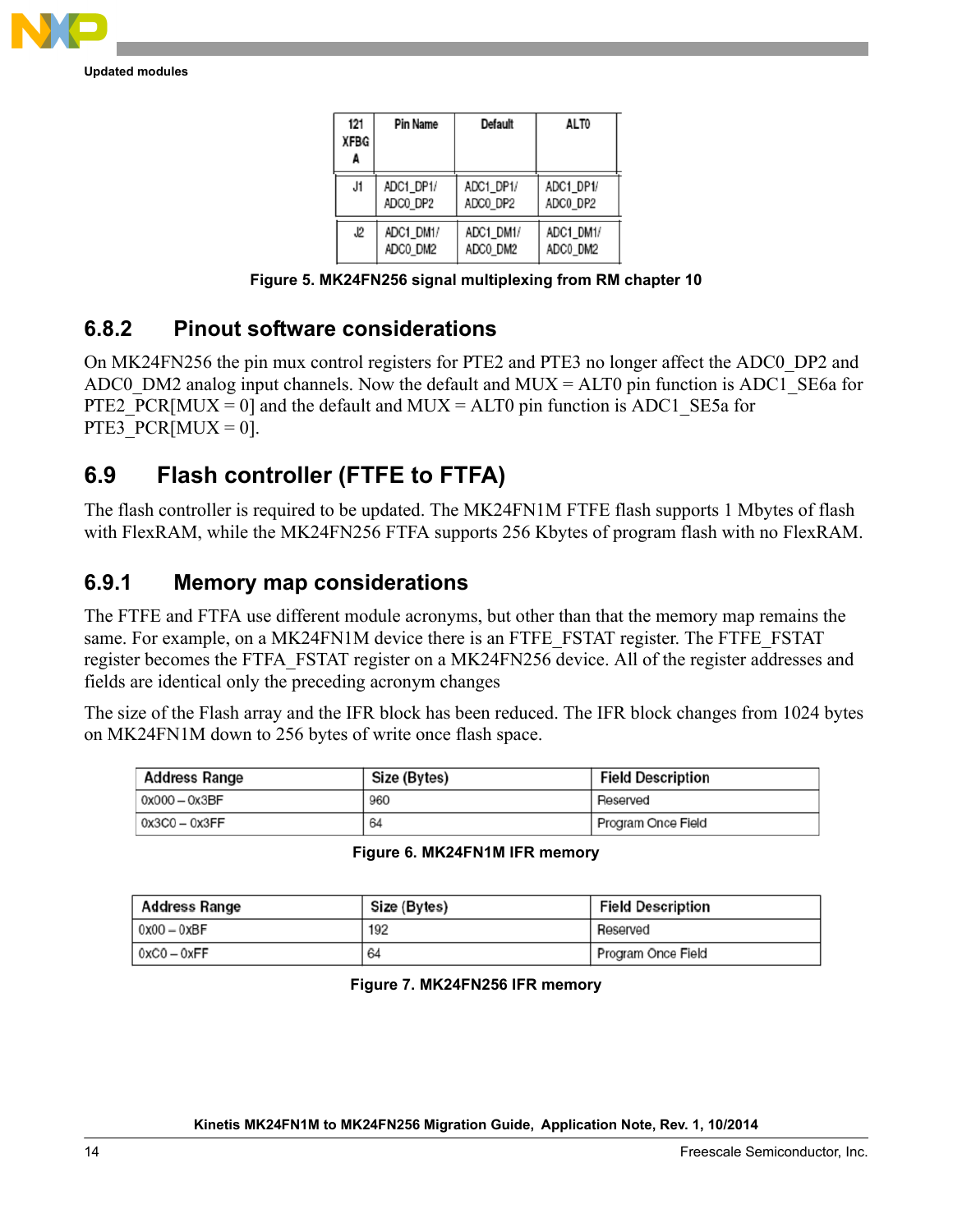

### **6.9.2 Software impact**

The biggest change when moving from the FTFE to the FTFA module is that the programming size for the flash changes. The FTFE module uses a program phrase command (FCMD =  $0x7$ ) to program 64 bits at a time, while FTFA module uses a program longword command (FCMD = 0x6) to program 32 bits at a time. Any development tool or application code that modifies the flash contents will need to be changed to use the new program size.

Another change is that the default size of the flash protection regions reduces. For example, there are 32 P-flash protection regions on both the FTFE and FTFA where the total P-flash size is evenly distributed across the 32 regions. For an FTFA device with four times less P-flash, the size of the P-flash protection regions will be four times smaller.

The program flash section command (FCMD =  $0x0B$ ) has been removed along with the Program Swap command (FCMD =  $0x46$ ).

The ability to erase and program a block while executing (RWW) from flash has been eliminated since there is only one Flash block.

### **6.9.3 Hardware impact**

There is no hardware impact.

### **6.10 Private Peripheral Bus (PPB)**

The two embedded trace functions that were present on the MK24FN1M are no longer present on the MK24FN256.

| 0xE004_0000-0xE004_0FFF | Trace Port Interface Unit (TPIU) |
|-------------------------|----------------------------------|
| 0xE004_1000-0xE004_1FFF | Embedded Trace Macrocell (ETM)   |
| 0xE004_2000-0xE004_2FFF | Embedded Trace Buffer (ETB)      |
| 0xE004_3000-0xE004_3FFF | Embedded Trace Funnel            |
| 0xE004_4000-0xE007_FFFF | Reserved                         |

#### **Figure 8. PPB on MK24FN1M with Trace**

| ITM          | System clock |                    |              |
|--------------|--------------|--------------------|--------------|
| ETM          | System clock | <b>TRACE clock</b> | TRACE_CLKOUT |
| ETB          | System clock |                    |              |
| cJTAG, JTAGC |              |                    | JTAG_CLK     |

**Figure 9. Module clocks on MK24FN1M**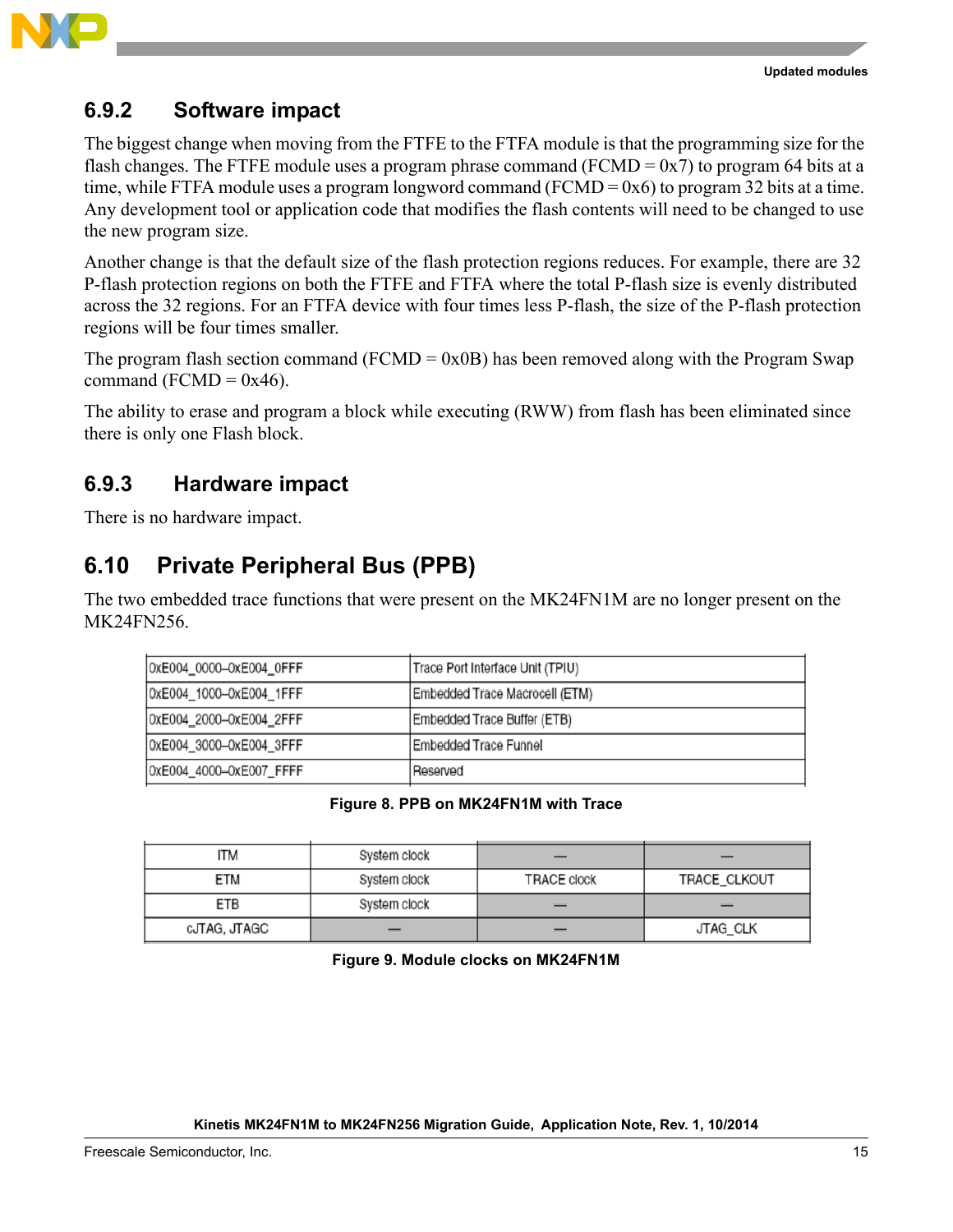

| 0xE004 0000-0xE004 OFFF | Trace Port Interface Unit (TPIU) |  |
|-------------------------|----------------------------------|--|
| 0xE004 1000-0xE004 1FFF | Reserved                         |  |
| 0xE004 2000-0xE004 2FFF | Reserved                         |  |
| 0xE004 3000-0xE004 3FFF | Reserved                         |  |
| 0xE004 4000-0xE007 FFFF | Reserved                         |  |

#### **Figure 10. PPB on MK24FN256 without Trace**

| Module       | <b>Bus interface clock</b> | <b>Internal clocks</b> | I/O interface clocks |
|--------------|----------------------------|------------------------|----------------------|
| ITM          | System clock               |                        | _                    |
| cJTAG, JTAGC |                            |                        | <b>JTAG CLK</b>      |

#### **Figure 11. Module clocks on MK24FN256**

#### **6.10.1 Software considerations**

During JTAG debug the embedded trace cannot be used. The registers in the MCM that controlled the ETB have been removed.

| E008_0014   ETB Counter Control register (MCM_ETBCC) | 32 | <b>R/W</b> | 0000_0000h   17.2.5/375 |  |
|------------------------------------------------------|----|------------|-------------------------|--|
| E008_0018   ETB Reload register (MCM_ETBRL)          | 32 | <b>R/W</b> | 0000 0000h   17.2.6/376 |  |
| E008_001C   ETB Counter Value register (MCM_ETBCNT)  | 32 | R          | 0000 0000h   17.2.7/376 |  |
| E008 0030   Process ID register (MCM PID)            | 32 | <b>R/W</b> | 0000_0000h   17.2.8/377 |  |

#### **Figure 12. MCM registers removed from the memory map of MK24FN256**

### **6.11 Low Leakage Wakeup Unit (LLWU)**

The LLWU has been updated on the MK24FN256 to remove the wakeup sources for modules that were removed.

### **6.11.1 Software considerations**

These sources are now reserved and will not cause a wakeup from low power modes. The LLWU wakeup sources table on MK24FN256 now shows sources, CMP1 and CMP2, that were present on the MK24FN1M are no longer listed as sources since they were removed.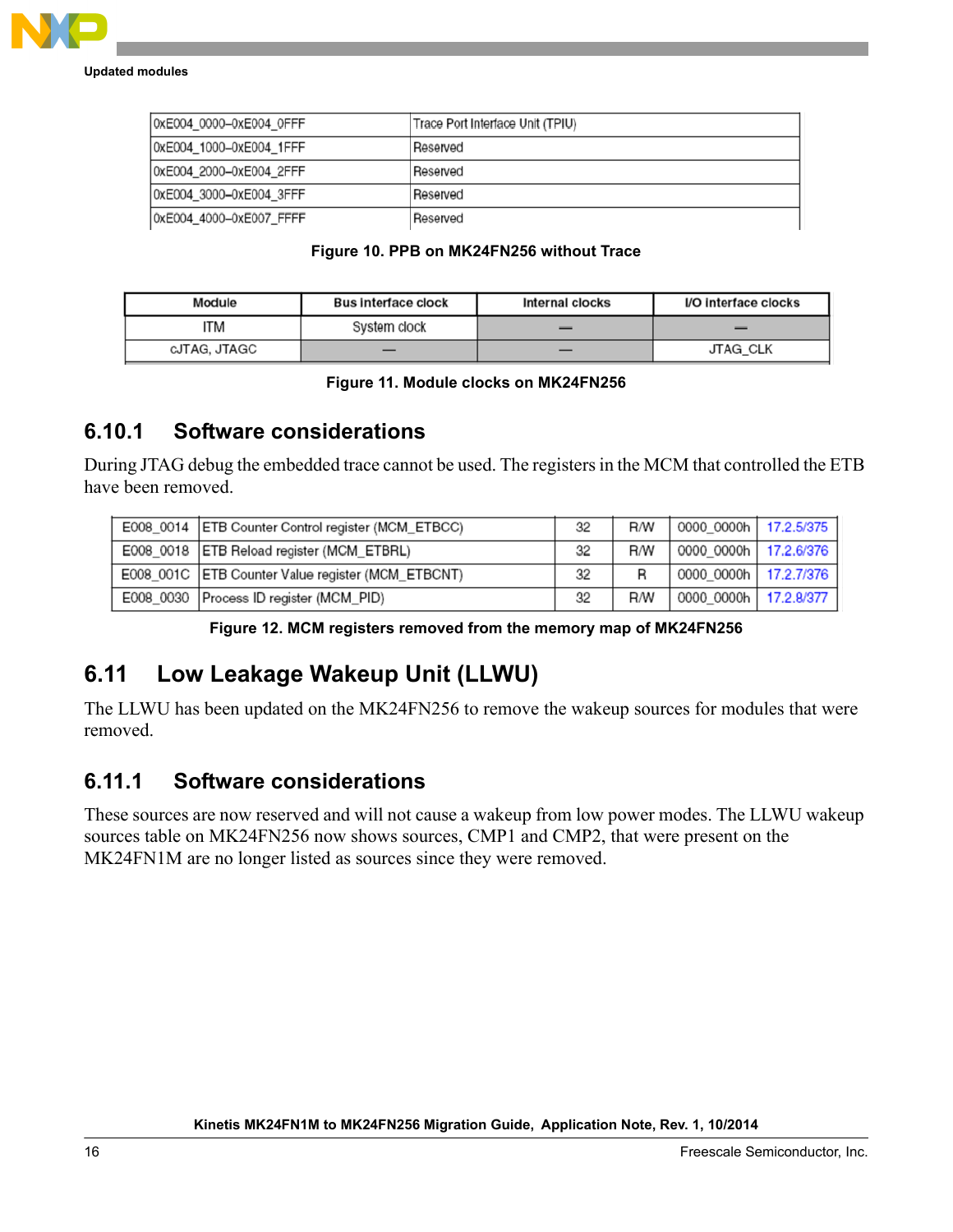

| Input    | Wakeup source      | Input     | Wakeup source            |
|----------|--------------------|-----------|--------------------------|
| LLWU_P0  | PTE1/LLWU_P0 pin   | LLWU_P12  | PTD0/LLWU_P12 pin        |
| LLWU_P1  | PTE2/LLWU_P1 pin   | LLWU_P13  | PTD2/LLWU_P13 pin        |
| LLWU_P2  | PTE4/LLWU_P2 pin   | LLWU_P14  | PTD4/LLWU_P14 pin        |
| LLWU_P3  | PTA4/LLWU_P3 pin 1 | LLWU_P15  | PTD6/LLWU_P15 pin        |
| LLWU P4  | PTA13/LLWU_P4 pin  | LLWU_M0IF | LPTMR <sup>2</sup>       |
| LLWU P5  | PTB0/LLWU_P5 pin   | LLWU M1IF | CMPO <sup>2</sup>        |
| LLWU_P6  | PTC1/LLWU_P6 pin   | LLWU_M2IF | CMP1 <sup>2</sup>        |
| LLWU_P7  | PTC3/LLWU_P7 pin   | LLWU M3IF | Reserved                 |
| LLWU_P8  | PTC4/LLWU_P8 pin   | LLWU M4IF | Reserved                 |
| LLWU P9  | PTC5/LLWU_P9 pin   | LLWU M5IF | RTC Alarm <sup>2</sup>   |
| LLWU_P10 | PTC6/LLWU_P10 pin  | LLWU M6IF | Reserved                 |
| LLWU_P11 | PTC11/LLWU_P11 pin | LLWU_M7IF | RTC Seconds <sup>2</sup> |

#### **Figure 13. MK24FN256 LLWU wakeup sources**

### **6.11.2 Hardware considerations**

The input pins that are associated with the removed modules no longer operate as LLWU wakeup inputs. Specifically, the CMP2 input is removed.

### **6.12 Universal Asynchronous Receiver Transmitter (UART0)**

The LON functionality of UART0 has been removed. The vector for LON functionality has been removed on MK24FN256.

| 0x0000 00B8 | 46 | 30 | C | <b>UART</b> | Single interrupt vector for UART LON |
|-------------|----|----|---|-------------|--------------------------------------|
|             |    |    |   |             | sources                              |

**Figure 14. MK24FN1M vector 46**

| 00B8<br>10x0<br>----<br>$\cdots$ | : 4<br>. . | 30 | ٠ |  |  |
|----------------------------------|------------|----|---|--|--|
|                                  |            |    |   |  |  |

**Figure 15. MK24FN256 vector 46**

## <span id="page-16-0"></span>**7 Enhanced modules**

The MCG, SIM, and USB modules have been enhanced on the MK24FN256. All enhancements involve the functionality of the IRC48M clock.

### **7.1 48 MHz Internal Reference Clock (IRC48M)**

The enhancements to the MK24FN256 fix a problem in the implementation of the IRC48 enable on MK24FN1M. There is an issue on the MK24FN1M that is fixed on MK24FN256. IRC48MCLK is enabled via the USB control registers. IRC48MCLK will be reset by USB reset event and can lead to a system lockup when the IRC48MCLK is also used to clock the system. To avoid this scenario, usage of USB reset should be avoided.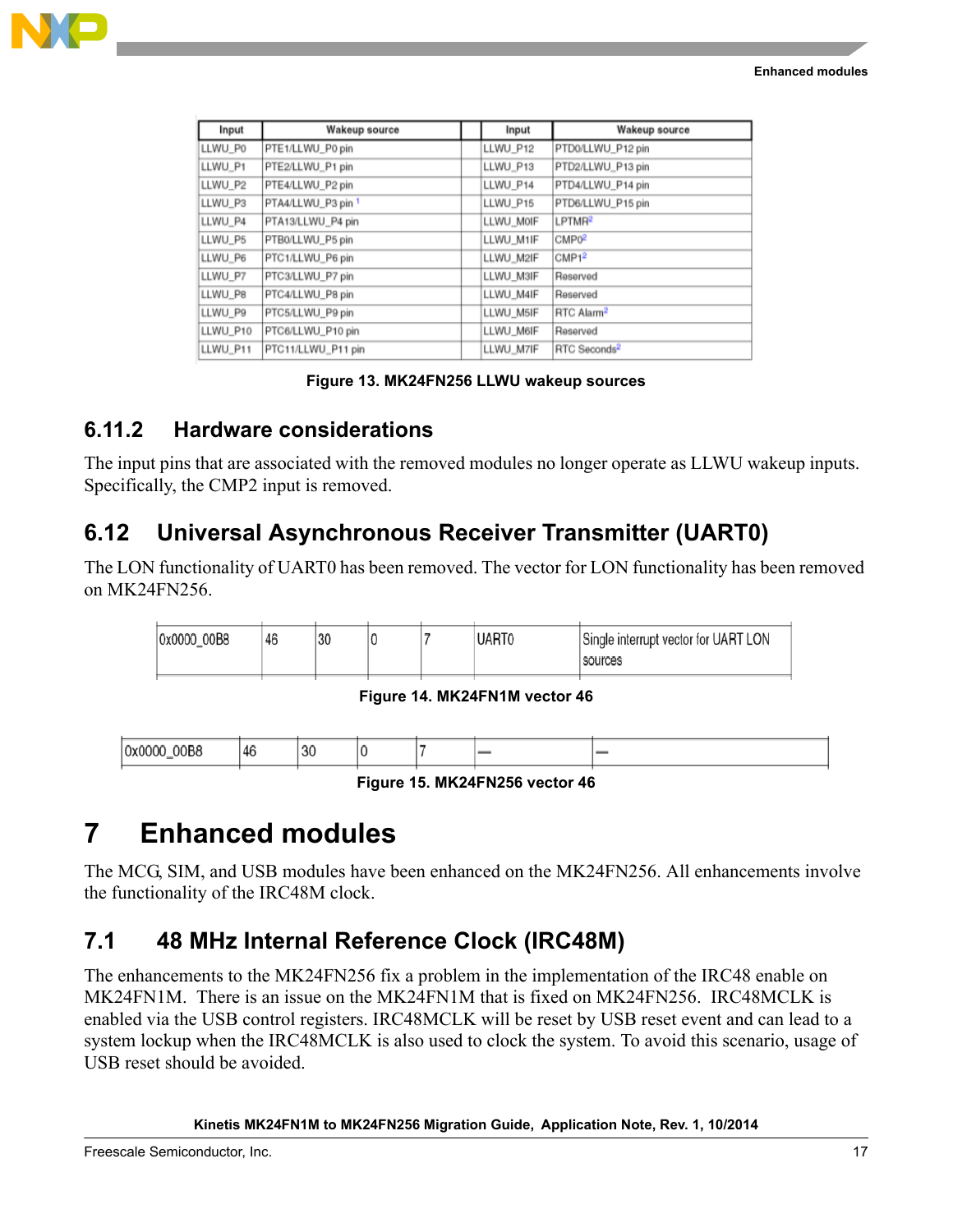

**Different instantiations**

### **7.1.1 IRC48M software considerations**

On MK24FN1M the IRC48 clock could only be enabled one way. To enable the clock on MK24FN1M the IRC\_EN bit in the USB0\_CLK\_RECOVER register is set to '1b.

On MK24FN1M, if the USB0\_USBTRC0 register bit USBRESET is set then the IRC48 clock is turned off since the IRC\_EN bit is cleared. If the clock was sourcing the CPU then the CPU would halt with no clock when the IRC\_EN bit was cleared. If the IRC48 is only being used as the clock source to the USB device then all that is required to do is re-enable the IRC with the IRC\_EN bit.

The following code is typical of this case:

```
/* USB Module Configuration */
/* Reset USB Module */
SIM_SCGC4 |= (SIM_SCGC4_USBOTG_MASK); /* USB Clock Gating */
      USB0_USBTRC0 |= USB_USBTRC0_USBRESET_MASK;
      while (FLAG CHK(USB USBTRC0 USBRESET SHIFT, USB0 USBTRC0)) {
      };
```
In the MK24FN256 the IRC48M clock is enabled in three ways. Please see the RM for more details of this functionality. The following wording is taken directly from the RM clocking section.

IRC48MCLK is enabled via the following control settings while operating in these clocking modes:

USB Control register enables—enabled when USB\_CLK\_RECOVER\_IRC\_EN[IRC\_EN]=1 or MCG Control register selects IRC48 MHz clock—enabled when MCG\_C7[OSCSEL]=10 or SIM Control register selects IRC48 MHz clock—enabled when SIM\_SOPT2[PLLFLLSEL]=11.

### **7.1.2 IRC48M hardware considerations**

There is no hardware impact.

## <span id="page-17-0"></span>**8 Different instantiations**

The modules with different instantiations include the 12-bit DAC, CMP and associated 6-bit DAC.

The MK24FN1M had more of each of these modules. The MK24FN256 has at least one of these modules.

The number of CMP modules is reduced to two.

The number of 6-bit DACs is reduced to two.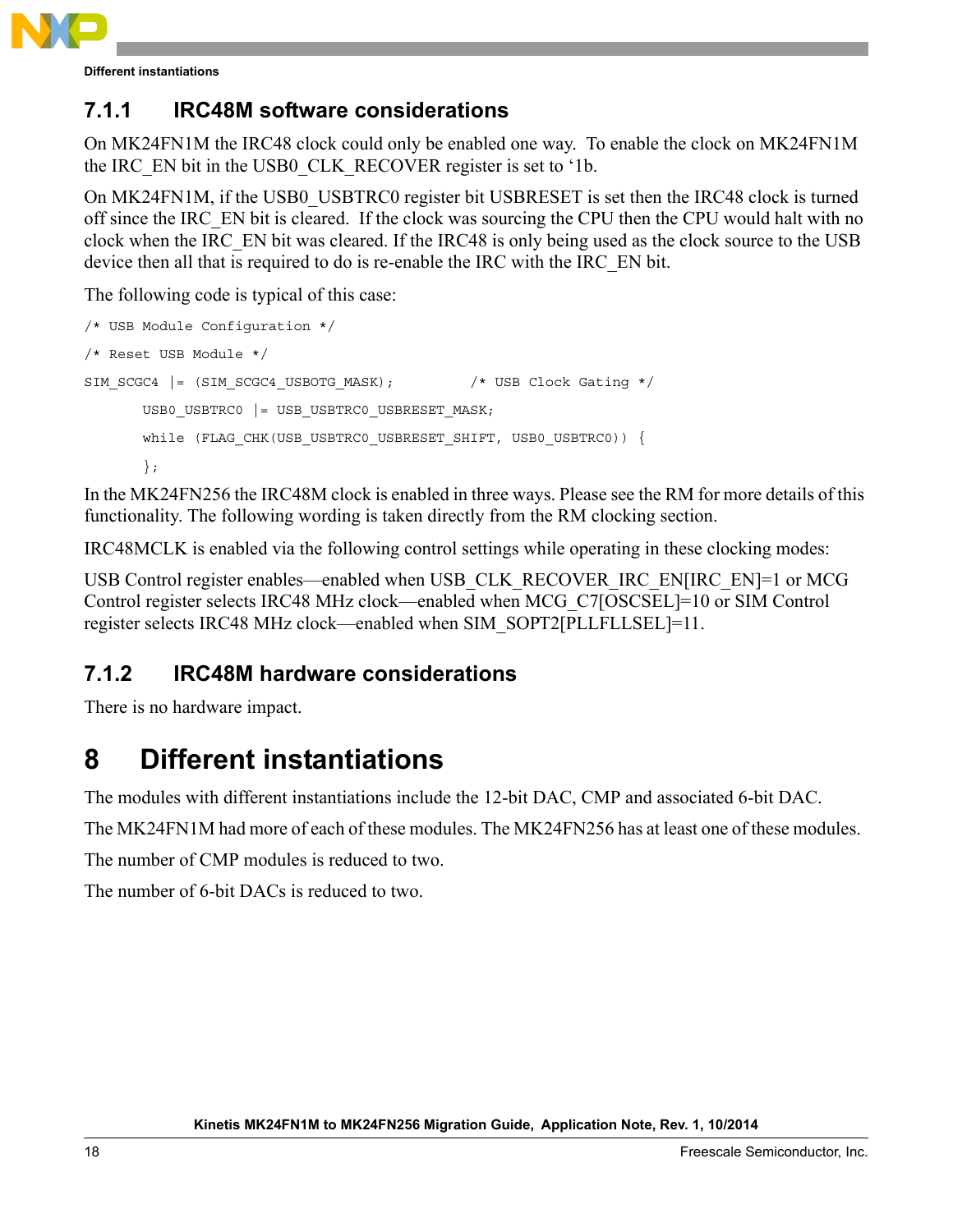

## <span id="page-18-0"></span>**9 Revision history**

| Rev.<br>number | <b>Date</b> | Substantive change(s)                                                                        |  |  |  |  |
|----------------|-------------|----------------------------------------------------------------------------------------------|--|--|--|--|
|                | 8/2014      | Initial release (NDA)                                                                        |  |  |  |  |
|                | 10/2014     | Initial public release. Hardware and/or software changes required for migration are updated. |  |  |  |  |